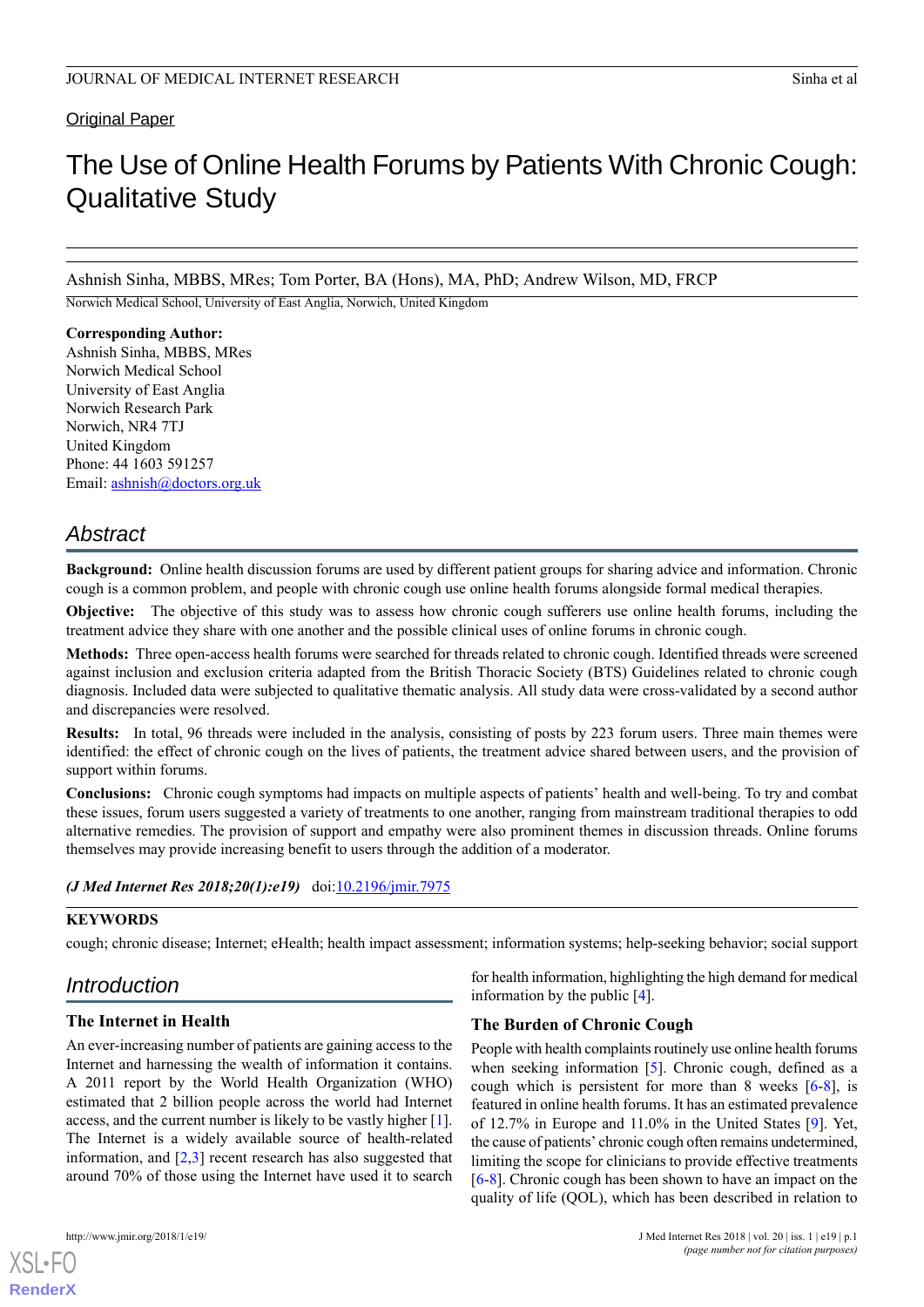the biopsychosocial model of health  $[10,11]$  $[10,11]$  $[10,11]$  $[10,11]$ . Studies have also shown that chronic cough is associated with poorer health-related quality of life (HRQOL) in the domains of social interaction, sleep, and work [\[12](#page-6-10)-[14\]](#page-6-11), illustrating the potential for chronic cough to disrupt the lives of those whom it affects. Chronic cough also confers burdens beyond the individual, as in the case of parents of children with chronic cough, who report stress and anxiety [\[15](#page-6-12)]. The combination of debilitating symptoms and minimal support availability from clinicians often leads patients to seek alternative advice regarding therapies and support, utilizing online forums as a medium for discussion.

### **Online Health Forums**

Online health forums are a source of health information, providing patients with a safe environment to share experiences, seek information, and improve their health knowledge [\[16](#page-6-13)-[18\]](#page-6-14). Health forum users have been shown to benefit from online interventions, resulting in greater knowledge about their conditions and greater health activation, with similar efficacy to non-Internet interventions [[4,](#page-6-3)[16](#page-6-13)]. Alongside this, forums provide important opportunities for social support, reassurance, and friendship [\[18](#page-6-14)[,19](#page-7-0)]. Recent studies have detailed the content of the information shared in online forums, highlighting its accuracy and identifying the importance of language in promoting discussion [\[20](#page-7-1)-[23\]](#page-7-2). The moderation of forums, whereby clinicians or forum staff access the forums and remove harmful posts and avoid repetition, has also been explored [[18](#page-6-14)[,24](#page-7-3)]. Overall, online discussion forums have been shown to be beneficial for users, indicating that further research into their nature and possible utility in medical care is warranted [[4](#page-6-3)[,25](#page-7-4)].

To date, health forum studies have predominantly focused on mental health conditions, but recent research has investigated chronic conditions such as type 2 diabetes mellitus, breast cancer, and stroke  $[26,27]$  $[26,27]$  $[26,27]$ . Despite its presence in forum discussions, research is yet to explore the use of online health forums in relation to chronic cough. This qualitative study aimed to explore how people living with chronic cough engage with, and make use of, online health forums.

# *Methods*

The study was conducted as a qualitative exploration of three large, open-access online health forums. Forums were identified through a simple search term of "cough health forum" in an online search engine, as in previous studies [\[19](#page-7-0),[22\]](#page-7-7). One author identified threads related to chronic cough within the forums, using a further search term of "chronic cough." Threads were screened against inclusion and exclusion criteria adapted from the British Thoracic Society (BTS) Guidelines on chronic cough management [\[8](#page-6-6)]. Included forum threads were required to be posted in English language and satisfy the criteria for chronic cough. Threads were excluded if patients' posts suggested an alternative diagnosis or the duration of cough was not specified ([Multimedia Appendix 1\)](#page-6-15). This process was continued until data saturation, which was recognized when no new themes were emerging from the coding. We focused particularly on threads discussing chronic cough of unknown etiology, as diagnostic uncertainty is recognized to have an impact on the

lived experience of a disease in patients [\[28](#page-7-8),[29\]](#page-7-9). Data were collected between October 2015 and January 2016. The threads themselves ranged in dates from 2002 to 2015 across the three forums, with users still actively participating in these discussions at the time of data collection.

Included forums' threads were transcribed verbatim into the NVivo 11 program (QSR International Pty Ltd. Version 11, 2015). Threads were analyzed using thematic analysis, with a single author first coding the data into large themes [\[30](#page-7-10)]. The data were subsequently coded into subthemes to improve the depth of analysis. The themes and subthemes identified by the primary author were discussed and defended with the other study authors. Then, a secondary author reviewed the threads for the accuracy of coding, but did not recode the data. Discrepancies identified between the study authors were discussed and consensus was reached.

Ethical approval for the study was granted by the host institution's research ethics committee. Ethical issues were limited by using open-access forums as per previous explorations of Internet research ethics [\[31](#page-7-11)-[33\]](#page-7-12). Though previous research has suggested that it is difficult to maintain anonymity in online health forums, the usernames of users posting on the forums were removed, and a unique identifier was given [\[34](#page-7-13)]. The authors had no contact with any forum users; thus, no respondent validation could be performed. Risks to forum users from the research were deemed to be minimal.

# *Results*

[Figure 1](#page-2-0) shows that from the total 223 users, 3 were known medical professionals who were identified because of their usernames and an image from the forum, whereas 1 user in another forum claimed to be a doctor. Moreover, 2 nonmedical moderators were present in forum discussions, and each of them posted in several threads.

#### **Findings**

Forum posts consisted of an initial comment or question posed by an original poster (OP), followed by responses and discussion involving responding posters (RP). OP posts not only illustrate the physical impact of chronic cough but also highlight psychological and social consequences. In response to OP posts, RPs offered support in various forms and demonstrated lay knowledge derived from the lived experiences of chronic cough, as well as their appropriation of biomedical knowledge. Forums were a source of distinct forms of support, including suggestions as to traditional and prescribed drug treatments, home remedies, lay referrals, as well as social and emotional support. The following sections outline each of these in turn.

#### **The Impact of Chronic Cough**

# *Physical Consequences*

Cough is often seen as an innocuous symptom, yet multiple OPs described adverse physical sequelae resulting from coughing. Of the 96 threads analyzed, 26 contained accounts of physical impairments directly relating to cough.

 $XS$  • FC **[RenderX](http://www.renderx.com/)**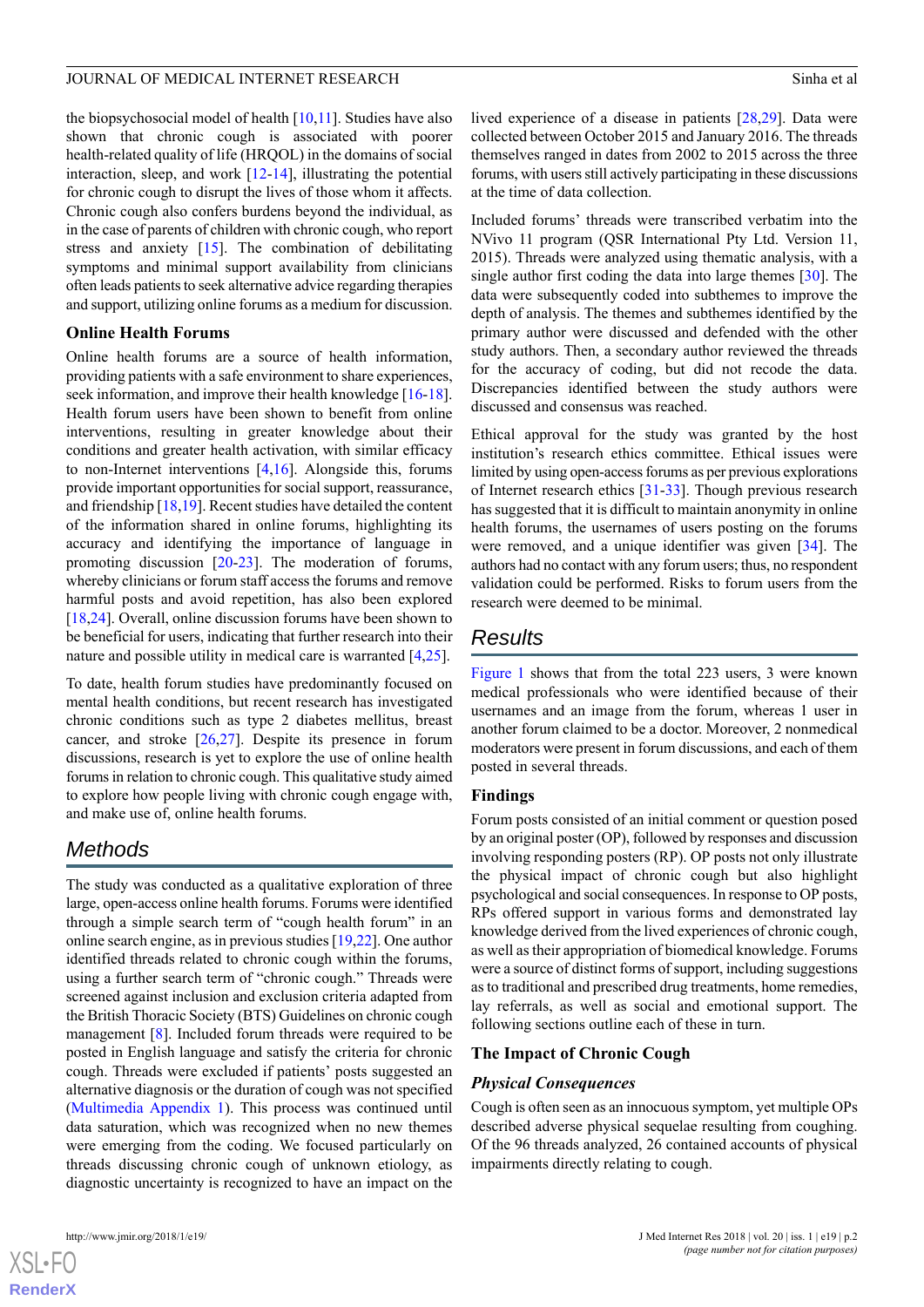<span id="page-2-0"></span>Figure 1. Flow diagram of the process for thread identification.



The most commonly reported symptoms included bodily aching and vomiting, which were mentioned by 6 and 5 users, respectively. Threads illustrate clearly the distressing and disruptive nature of physical complaints, as User #136 posted: "I am at my wits end," adding "my ribs and my back are very sore from all the coughing."

Another forum user described their spouse's struggle with physical symptoms:

### *...the minute he gets up he coughs until he vomits many times.* [User #133]

Several users detailed yet more debilitating symptoms, including urinary incontinence (2 users) and hoarseness (2 users). Forum users' descriptions of these complaints illustrate just how disruptive the physical consequences of chronic cough may be; one OP said:

*Last year the cough was so severe I fractured two ribs.* [User #001]

#### Another user posted that:

*[He] coughed so hard that I have developed costacondritis [sic] (cracked rib cartilage) twice and ended up in the emergency room, adding that now, I have incontinence [sic] so bad, that I have to urinate every hour.* [User #158]

# *Psychological Consequences*

Adverse physical complaints resulted in psychological distress for many users, with posts detailing how persistent symptoms led to feelings of low mood and frustration. Sleep disturbance, tiredness, and lethargy were also common. One user posted as follows:

*Now it is a constant cough, is intensified at night (all the night), I can't sleep. Therefore I am very tired, with anxiety, irritable, desperate.* [User #097]

Another user posted succinctly:

*I feel down, lethargic fatigue* [User #199]

In more extreme instances, forum users said they felt "desperate," and several posters expressed anger toward confidants, with numerous posts detailing frustrating interactions with both family members and health care professionals. One user posted the following:

*I keep telling my parents to take me to the doctor because I've had this thing for two years, but they always roll their eyes and tell me that I'm making a big deal out of nothing and they think I'm lying. They don't have to live with feeling sick 24/7. They don't know...Someone please tell me what I should do. I really can't take this any longer.* [User #046]

#### *Social Consequences*

Several users highlighted the impact of coughing on social relationships and daily activities, with symptoms precluding certain social activities and settings. One user posted the following:

*I stopped going to church because people look at me like I have something really bad. Sometimes I throw up a lot of mucous and I really cough a lot at night...Sometimes I wet on myself I cough so hard and it makes my head hurt. I can't go anywhere without fear of having these attacks...I've become withdrawn from society.* [User #128]

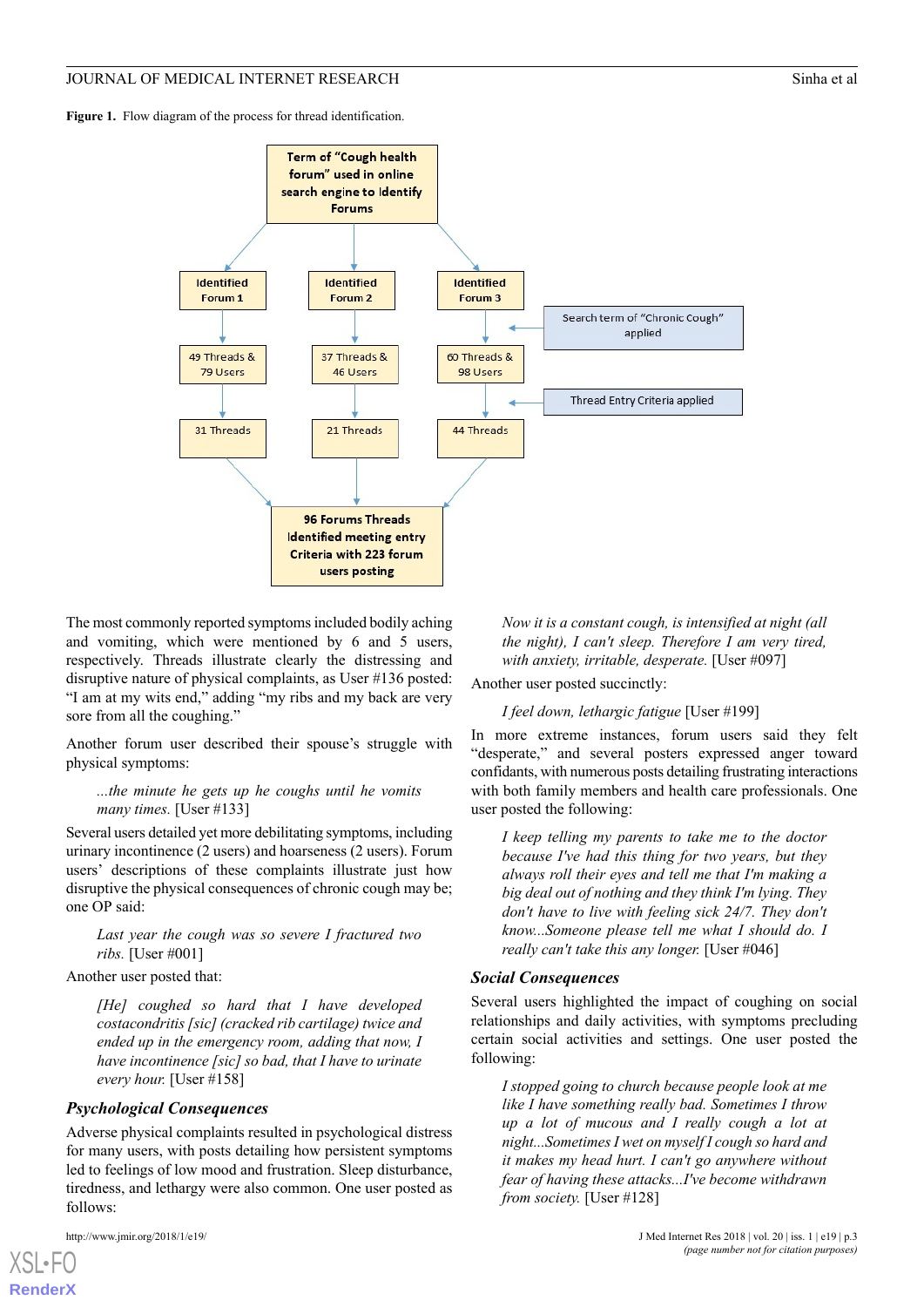The following post demonstrates clearly the loss of control and uncertainty delivered by chronic cough: *I can't go anywhere without fear of having these attacks.* In this example, the forum user is concerned about how their symptoms may be perceived by others, which leads them to withdraw from a previously valued social activity. Such social activities and social networks are important domains of QOL, and it is easy to envisage how this forum user's well-being would suffer because of this social withdrawal.

Some OPs were family members posting on behalf of a relative (included parents of children with cough). User #106 was one such parent, whose post detailed experiences of caring for a daughter with cough:

*My little girl has had an asthma sounding cough for a year on and off. I'm at my wits end as it goes for a week or so comes back for two weeks, In fact I'm pretty sure we have not had a month without coughing, in particular at night. She wakes up coughing at least 3 times at night.*

This forum user continued to explain the impact of their daughter's symptoms, which further emphasize the social consequences of chronic cough:

*I'm exhausted with it and so is she bless her...I'm on the verge of quitting my job as I can't cope with being up at night and then going to work and I love my job...I feel very down with this and my partner and I argue all the time as we are both tired and things in the house are getting on top of us.* [User #106]

As this excerpt suggests, chronic cough disrupts normal patterns of everyday life, which in turn affect the functioning of social roles and relationships. This forum user explains that her daughter's cough has resulted in strained relations with her partner while also making her own prospects of employment less viable.

#### **Lay Knowledge**

In response to original posts, RPs provided various forms of support, including traditional and prescribed drug treatment suggestions, home remedies, and lay referrals. Ensuing threads demonstrate users drawing upon lay knowledge—garnered through the lived experiences of chronic cough and care—to inform, advise, and support.

#### *Biomedical and Prescribed Drug Treatments*

In total, forum users recommended 40 differed drug treatments. These recommendations encompassed a variety of treatments ranging from inhalers, such as beta-2 agonists, to antibiotics, and also highly particular treatments for specific conditions, such as Pirfenidone (a treatment for idiopathic pulmonary fibrosis). One user posted the following:

*It could be rhinitis—allergies. Try taking an antihistamine tablet each night, such as citirizine or loratidine. This worked for me.* [User #036]

This reply is typical in that the forum user draws on their own experience of cough and a successful therapy to make a recommendation to an OP. Moreover, this recommendation is premised upon an inferred diagnosis—rhinitis—which the forum

[XSL](http://www.w3.org/Style/XSL)•FO **[RenderX](http://www.renderx.com/)** user believes to be an underlying cause of the OP's symptoms. Such assumptions regarding underlying diagnoses were common and often formed the basis for recommended drug treatments. Another example was provided by a user who posted:

*You may want to see if you respond to an inhaler, and if you do, you definitely have asthma. Asthma has various triggers, so if you can find your triggers, you'll know how to handle the situation.* [User #104]

In other threads, the most common diagnoses offered by forum users were common respiratory conditions, namely, asthma, pneumonia, and pulmonary fibrosis. Appraising the quality of forum users' advice is difficult, but it appears that forum users hold a high level of health knowledge. In most instances, users made sensible suggestions about underlying diagnoses for chronic cough. Furthermore, the advice offered for the amelioration of symptoms was of a good quality, with 33 of 40 recommendations mentioning treatments that were included within the medical guidelines for conditions which commonly cause chronic cough.

#### *Home Remedies*

Biomedical treatments comprised the majority of recommendations, yet forum users also suggested home or alternative remedies. The content of home remedies varied widely, but often included specific therapies, such as omega therapy, branded alternative remedies, such as Virastop, and nonprescription tablets or sweets. One user provided a typical example of such recommendations:

*...so a friend of mine said why dont [sic] you take him to see a omega therapist no medication just healing after 3 sessions we found xx(son) wasnt [sic] coughing as much and after a few months the cough had gone completely (not joking) and the cough never came back, we sat with xx(son) the whole time of his treatment and the lady was just putting her hands on his chest when we asked xx(son) what was happening he said it was like a warm feeling going through his chest, ok we had to pay £20 a session for one hour but it was well worth it.* [User #020]

Other less conventional recommendations included the application of Vicks vapor rub to the soles of the feet. This particular remedy was recommended by 2 users, one of whom posted:

*I've [sic] recently found out about rubbing a spot of vapour rub/Vicks on the soles of a child's feet at bedtime to stop them coughing. Well I thought I would share this trick as its a miracle and really works. I used it 3 nights in a row on my 6 year old son and he didn't cough all night.* [User #051]

Home remedies were often a point of discussion among forum users who drew on their own experience of cough and of particular remedies to validate or question the efficacy of suggested treatments. Home remedies were generally greeted with enthusiasm by OPs, perhaps due to their unconventional nature and the fact that OPs had often exhausted other conventional means of therapy without resolution and with persisting unexplained symptoms.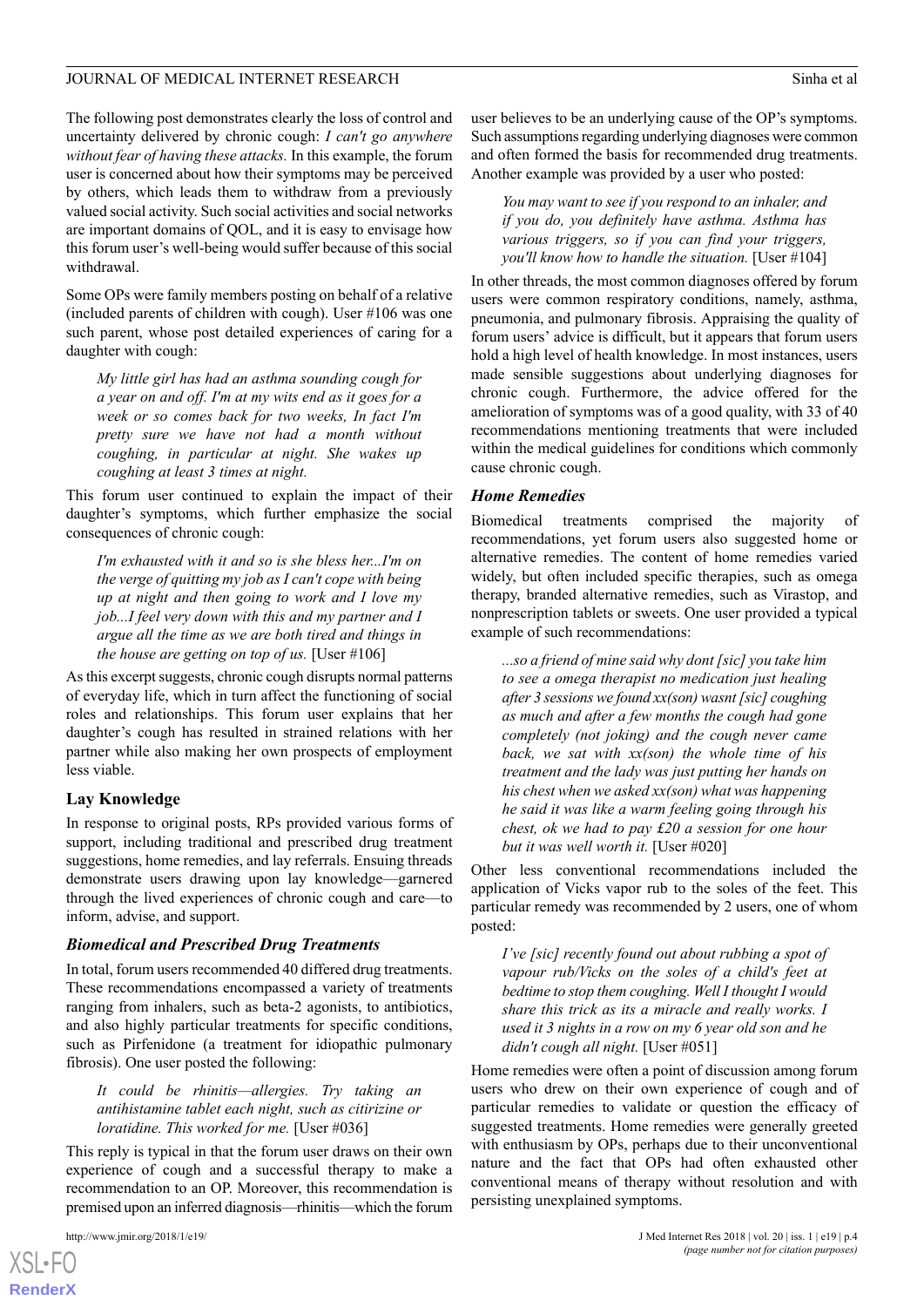# *Lay Referrals*

Many forum users (46) recommended OPs to consult their doctor or health professional rather than attempting to provide treatment suggestions or diagnoses of their own. Such referrals often included suggestions of potential diagnoses or therapies, which were intended to establish a new line of clinical inquiry. One user posted the following:

*Since you have a teaching job and have spent long hours speaking then it would be advisable to consult an ENT specialist to rule out a vocal cord nodule/growth.* [User #127]

Another user posted the following:

*Hi User 026, Catch these things early. See your Doctor, slight chance of thrush. We are NOT Doctors. Good luck & Seasons Greetings.* [User #027]

As these examples show, lay referrals often affirmed the expertise of professionals while recognizing the limitations of lay knowledge. Unlike standard clinical interactions, such as doctor-patient consultations, online health forums operate without safeguarding frameworks, meaning that forum users can act and communicate in an entirely unrestricted way. Despite this freedom, lay referrals demonstrate an ethic of self-regulation and an awareness that false or misleading health information may cause harm. Thus, users often stressed the contingent nature of their knowledge and advice, and they regularly referred OPs to the appropriate health professionals.

# *Social Support*

A significant proportion of RP posts involved aspects of social support. Supportive posts were especially common in response to OP posts that displayed distress or which depicted difficult personal or social circumstances.

Supportive posts often invoked shared experiences as a means of displaying empathy and solidarity with OPs. One user posted the following:

*Hi, sadly it took me six months before I was over it, hope your [sic] soon feeling much better.* [User #012]

Another example was provided by a user who said:

*Everyone has given you some great advice here. My stress level would be high too if I were going through what you are going through. My heart goes out to you!"* [User #061]

Such posts are intended to give OPs hope that their symptoms would abate or that unexplored therapeutic avenues might resolve their troubles. Supportive posts also illustrate a clear affective connection between RPs and OPs, and support previous research that shows online health forums to be important communities of practice.

Beyond shared experiences, a small number of forum users used humor as a tool to alleviate distress expressed by original posters. One user replied to an original post containing a typo:

*Secondly if you really are 355 years old it's no wonder you feel bad...hehehe [sic].* [User #200]

# *Discussion*

# **Study Findings**

In this qualitative study of online health forums for chronic cough, we described in detail the multiple adverse physical, psychological, and social effects that were caused due to chronic cough in patients. Subsequently, we explored the treatments and advice suggested by responding forums posters, providing examples of the biomedical and home remedies that users recommended to one another, alongside the idea of lay referral. Finally, we detailed the role of online forums in the provision of support for chronic cough sufferers.

From our analysis, it was evident that chronic cough had a significant impact on the lives of forum users. Its effect was a prominent theme throughout a large number of forum posts. Users highlighted varying levels of physical, psychological, and social impairments, showing that cough symptoms affected all elements of the biopsychosocial model of health; this fits with the previously published research  $[10,11,14]$  $[10,11,14]$  $[10,11,14]$  $[10,11,14]$  $[10,11,14]$ . Our study supplemented this body of literature by providing an in-depth look at the issues patients were experiencing. Currently, the psychological impacts of cough are more fully documented than the physical consequences. The information we provide details the common physical health consequences of chronic cough, allowing a greater understanding of the symptoms which patients find most concerning. Clinically, this is important as physicians often have few treatments they can provide to combat cough itself. Understanding the subsequent problems provides the opportunity to control these secondary sequelae, improving HRQOL for sufferers. This will also serve to alleviate the frustration that chronic cough patients harbor for medical professionals, who have been unsuccessful in treating their symptoms.

This study also explored the social impacts that cough had on patients and their support network. Users described changing or avoiding their normal activities, as their symptoms induced discrediting stigma. Changes in social activities have previously been reported in relation to chronic cough, whereas stigma has been explored in relation to cystic fibrosis, highlighting cough as a prominent source [[11](#page-6-9),[35\]](#page-7-14). Our study found similar discussion threads in online health forums with users describing severe limitations to their hobbies or regular activities due to the stigma of their cough symptoms. We also acknowledge the wider impacts of cough, relating to patients' family and friends. This is recognized in other chronic conditions under the family systems theory [[36\]](#page-7-15). There were multiple instances of family members posting concerns for relatives. Similar findings have previously been described [[11](#page-6-9),[14\]](#page-6-11). Meanwhile, we also found instances of parents posting for their children, demonstrating the parental stress described by Marchant et al  $[15]$  $[15]$ . It is important to recognize that the effects of chronic cough extend beyond the sufferer, often impacting their family and support networks. For clinicians, recognizing chronic cough patients' concerns and providing appropriate support will help to alleviate the impact on patients as well as the downstream effects on their family and friends.



 $XS$ -FO **[RenderX](http://www.renderx.com/)**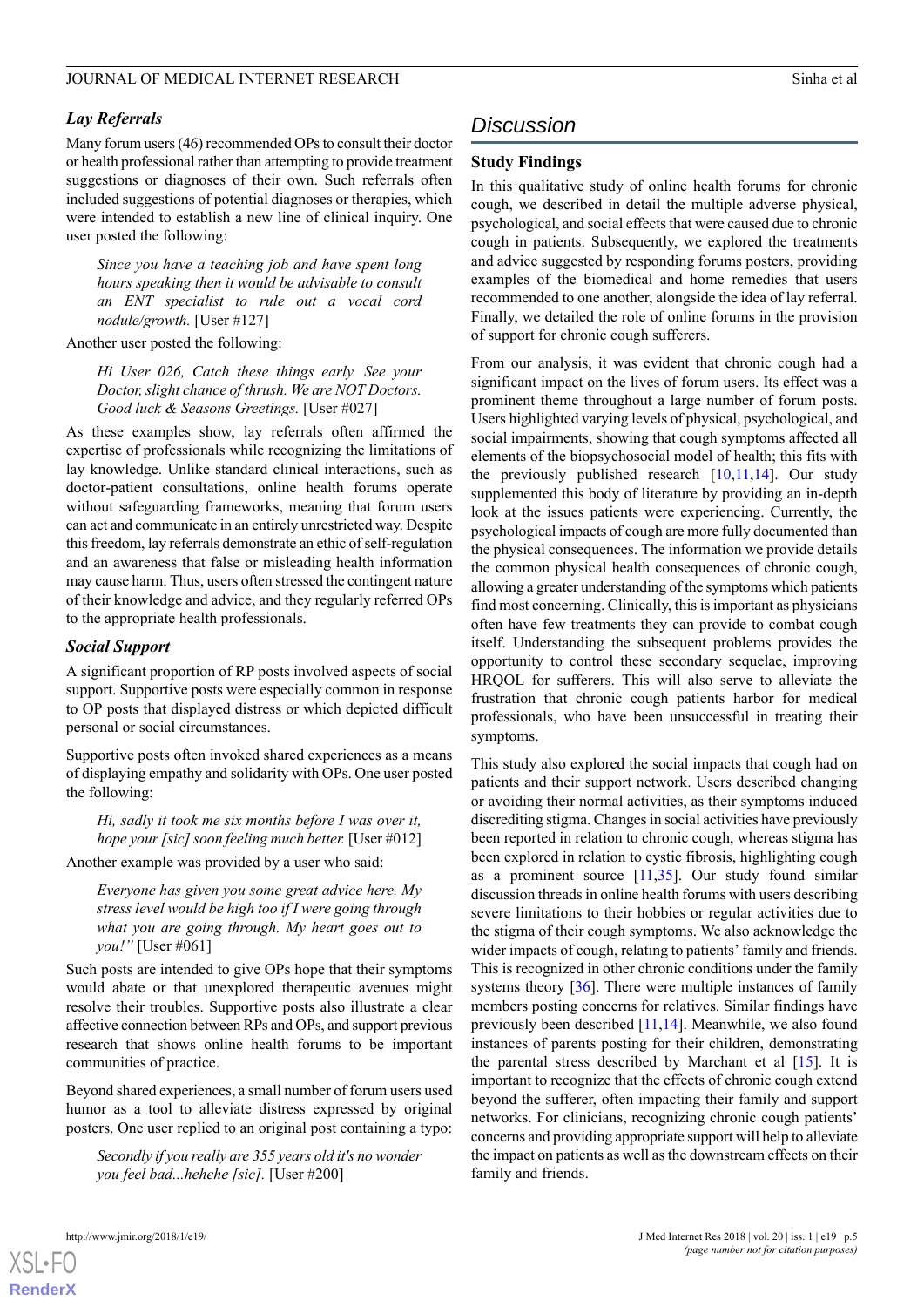Help seeking and the provision of advice were prominent in our data. The seeking of health information through online forums is well documented, and the current evidence suggests that users benefit from this information [\[4,](#page-6-3)[25](#page-7-4)]. Accordingly, work on health forum posts has attempted to gauge the accuracy of the information that users provide. Previous evidence suggests that the information provided on health forums is of a good quality, even matching the knowledge of clinicians [\[22](#page-7-7)[,23](#page-7-2)]. The analysis in our health forums supported these conclusions. Diagnosis suggestions were common conditions which cause cough, such as asthma or reflux disease. Subsequent treatment suggestions matched these diagnoses, indicating that the information was of good quality. Instances of forum users advising others to reconsult their doctor also highlighted an element of insight and responsibility. It ensured that incorrect information was not provided while also encouraging users with severe symptoms to be assessed by a health professional. With the increasing use of health forums, it is important for clinicians to understand both the good and bad information being shared online. This includes the potential for harmful posts to be left either intentionally through a lack of knowledge from RPs or stemming from an insufficient history being provided by OPs. A proposed method of ensuring forum post quality is the use of medical professional–moderated forums. These have previously been trialed and may allow clinicians to provide accurate information to patients, outside of the normal appointment system [\[18](#page-6-14),[37\]](#page-7-16). Chronic cough is a condition with which patients often visit their doctor multiple times. Our data show forum users avoiding doctors' appointments after bad experiences or lack of effective treatments, citing them as a waste of time. These patients are lost to follow-up in the medical system, but may frequent online health forums, seeking advice from other sources. Directing them toward a moderated forum, where common questions and concerns are answered by a health professional, could prove time-saving for both the patient and doctor, while also ensuring that they remain engaged with health services and are provided correct, up-to-date information.

In our forums, the suggestion of alternative or so-called home remedies was less prominent than the sharing of traditional treatment advice. Yet, it proved an important facet in forum threads, with multiple users corroborating the suggested treatments. These features have previously been recognized in other studies, which describe the behavior of seeking alternative remedies in online forums, as well as their potential harms [[38](#page-7-17)[,39](#page-7-18)]. In our dataset, the most commonly suggested and corroborated treatments were natural remedies such as herbal oils or suggestions of using alternative medicines. Though alternative remedies are often touted to be effective, it is difficult to justify their use due to uncertainty about their mechanism of action, the extent of the placebo effect, and their potential adverse effects. But clinically, it is important to recognize that patients may try alternative therapies, if traditional treatments have had little efficacy. Our study supplements the current literature by identifying some of the alternative therapies that patients are trying for chronic cough. These are important to identify in case of harmful treatments or potential interactions with prescribed medications. There is also the potential to identify alternative therapies which are effective in alleviating cough symptoms.

[XSL](http://www.w3.org/Style/XSL)•FO **[RenderX](http://www.renderx.com/)**

The final eminent theme identified was the provision of support through online health forums. Numerous users tagged supportive statements to longer posts or posted purely to convey sympathy or empathy for the OP. Previous research has explored the provision of support in health forums, quantifying the number of supportive posts and their nature [[32,](#page-7-19)[40](#page-7-20)[,41](#page-7-21)]. In our forums, the proportion of supportive posts was outweighed by the number of informative posts fitting the previously reported trends. We also identified the methods used to convey this support. Users often recounted their own similar experiences when conveying empathy, a mechanism identified in other health forum studies [[19,](#page-7-0)[32\]](#page-7-19). Humor was very rarely used, highlighting that online health forums for cough are a platform for serious discussion. In the wider literature, this is reflected by a paucity of evidence for humor in online health forums. Chronic cough sufferers are impacted heavily by their symptoms and require support in dealing with them. Understanding the issues they face allows medical professionals to tailor their services toward these issues, providing more effective support. A moderated forum where these ideals may be performed represents an attractive prospect. It would allow for serious discussion about patients' symptoms while permitting medical professionals to support patients where possible, and it would also help to prevent irrelevant or incorrect posting which previous authors have shown concern about [[38\]](#page-7-17).

#### **Limitations**

Our use of open-access, English language, online health forums introduces an element of selection bias due to the prerequisite English language and computer literacy skills required to partake in forum discussions. This also restricts the transferability of our results to subscription-based online health forums. Though the demographics for health forums have been previously reported, we are unable to be sure of how well our forums represent this reported demographic.

Methodologically, we recognize that our search terms for both forum and thread identification alongside our inclusion and exclusion criteria may have resulted in forums or threads related to chronic cough being missed from our analysis. We purposefully excluded chronic related to specific conditions, such as asthma and reflux disease, in our threads, meaning our analysis deals with chronic cough of unknown etiology only. Due to the anonymous nature of posting, we are also unable to corroborate information that is provided, perform triangulation through another data type, or perform respondent validation.

#### **Conclusions**

Chronic cough is a widely discussed topic in health forums. Forum users often detail the large impacts that cough has on their daily lives, encompassing all domains of the biopsychosocial model. Clinically, this information may help health professionals to provide therapies for either the cough itself or its sequelae. Information seeking and provision represents key facets of forum use. Cough sufferers often visit forums seeking advice about a possible treatment or diagnosis, with other users providing treatment suggestions or advising reconsultation with a doctor. Moderated forums, where health professionals provide accurate information, are an alternative, proving superior to repeated consultations.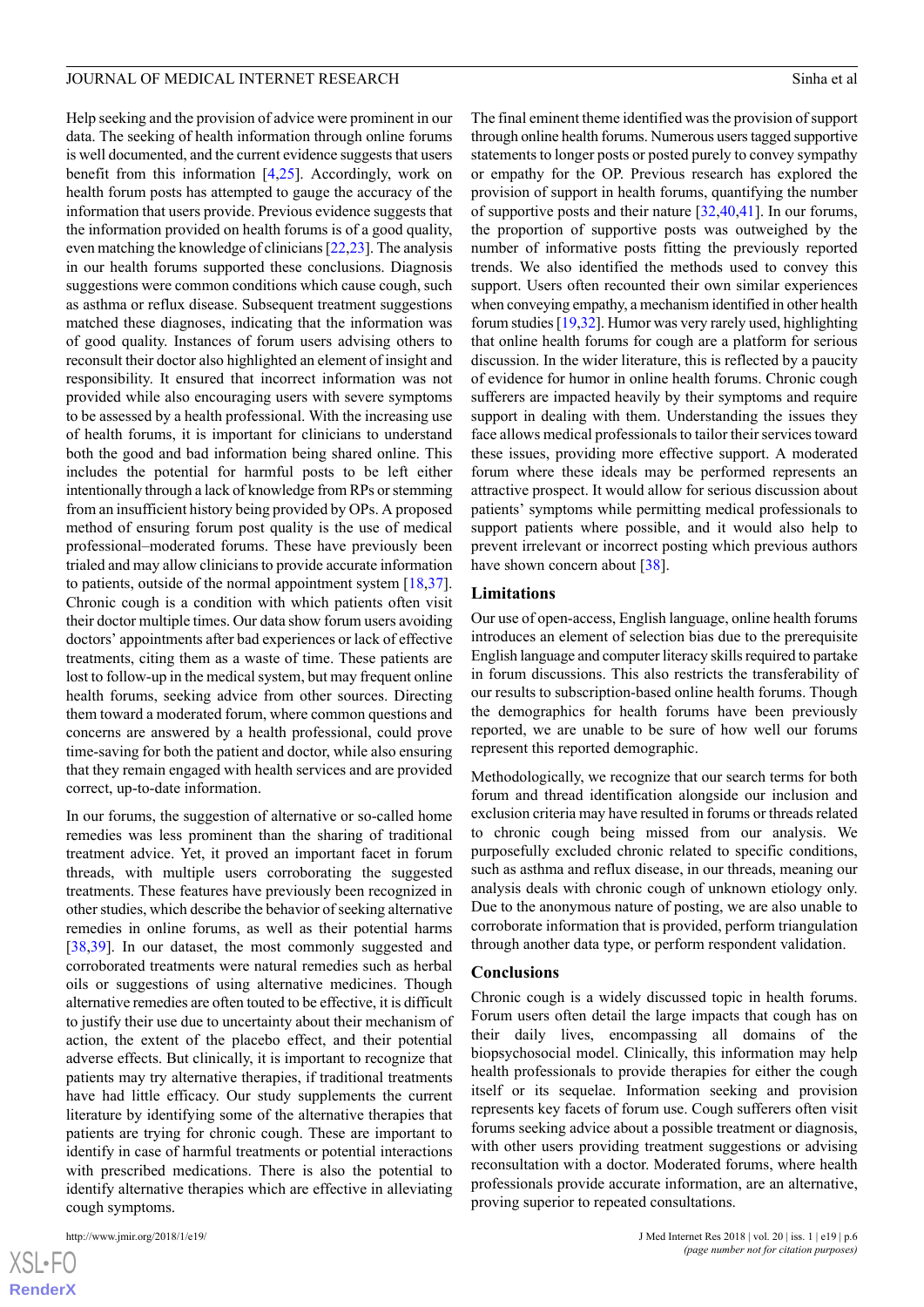### **Acknowledgments**

The authors would like to acknowledge the University of East Anglia for their support with the project.

# **Conflicts of Interest**

<span id="page-6-15"></span>None declared.

# **Multimedia Appendix 1**

Table of inclusion and exclusion criteria as well as a summary of the main themes and subthemes explored in the paper.

[[PDF File \(Adobe PDF File\), 41KB](http://www.jmir.org/article/downloadSuppFile/7975/65879) - [jmir\\_v20i1e19\\_app1.pdf](http://www.jmir.org/article/downloadSuppFile/7975/65879) ]

# <span id="page-6-0"></span>**References**

- <span id="page-6-1"></span>1. World Health Organization. Switzerland; 2011. Global Observatory for eHealth series - Volume 4 URL: [http://www.who.int/](http://www.who.int/goe/publications/ehealth_series_vol4/en/) [goe/publications/ehealth\\_series\\_vol4/en/](http://www.who.int/goe/publications/ehealth_series_vol4/en/) [accessed 2017-12-29] [[WebCite Cache ID 6w4DaWTiL](http://www.webcitation.org/6w4DaWTiL)]
- <span id="page-6-2"></span>2. Powell JA, Darvell M, Gray JA. The doctor, the patient and the world-wide web: how the internet is changing healthcare. J R Soc Med 2003 Feb;96(2):74-76 [\[FREE Full text\]](http://europepmc.org/abstract/MED/12562977) [Medline: [12562977](http://www.ncbi.nlm.nih.gov/entrez/query.fcgi?cmd=Retrieve&db=PubMed&list_uids=12562977&dopt=Abstract)]
- <span id="page-6-3"></span>3. Jadad AR, Gagliardi A. Rating health information on the Internet: navigating to knowledge or to Babel? J Am Med Assoc 1998 Feb 25;279(8):611-614. [Medline: [9486757\]](http://www.ncbi.nlm.nih.gov/entrez/query.fcgi?cmd=Retrieve&db=PubMed&list_uids=9486757&dopt=Abstract)
- <span id="page-6-4"></span>4. Grosberg D, Grinvald H, Reuveni H, Magnezi R. Frequent surfing on social health networks is associated with increased knowledge and patient health activation. J Med Internet Res 2016 Aug 10;18(8):e212 [[FREE Full text](http://www.jmir.org/2016/8/e212/)] [doi: [10.2196/jmir.5832](http://dx.doi.org/10.2196/jmir.5832)] [Medline: [27511272\]](http://www.ncbi.nlm.nih.gov/entrez/query.fcgi?cmd=Retrieve&db=PubMed&list_uids=27511272&dopt=Abstract)
- <span id="page-6-5"></span>5. Sudau F, Friede T, Grabowski J, Koschack J, Makedonski P, Himmel W. Sources of information and behavioral patterns in online health forums: observational study. J Med Internet Res 2014 Jan 14;16(1):e10 [\[FREE Full text\]](http://www.jmir.org/2014/1/e10/) [doi: [10.2196/jmir.2875](http://dx.doi.org/10.2196/jmir.2875)] [Medline: [24425598](http://www.ncbi.nlm.nih.gov/entrez/query.fcgi?cmd=Retrieve&db=PubMed&list_uids=24425598&dopt=Abstract)]
- <span id="page-6-6"></span>6. Gibson P, Wang G, McGarvey L, Vertigan AE, Altman KW, Birring SS, CHEST Expert Cough Panel. Treatment of Unexplained Chronic Cough: CHEST Guideline and Expert Panel Report. Chest 2016 Jan;149(1):27-44. [doi: [10.1378/chest.15-1496](http://dx.doi.org/10.1378/chest.15-1496)] [Medline: [26426314\]](http://www.ncbi.nlm.nih.gov/entrez/query.fcgi?cmd=Retrieve&db=PubMed&list_uids=26426314&dopt=Abstract)
- <span id="page-6-7"></span>7. Brown KK. Chronic cough due to chronic interstitial pulmonary diseases: ACCP evidence-based clinical practice guidelines. Chest 2006 Jan;129(1 Suppl):180S-185S. [doi: [10.1378/chest.129.1\\_suppl.180S\]](http://dx.doi.org/10.1378/chest.129.1_suppl.180S) [Medline: [16428708\]](http://www.ncbi.nlm.nih.gov/entrez/query.fcgi?cmd=Retrieve&db=PubMed&list_uids=16428708&dopt=Abstract)
- <span id="page-6-8"></span>8. Morice AH, McGarvey L, Pavord I, British Thoracic Society Cough Guideline Group. Recommendations for the management of cough in adults. Thorax 2006 Sep;61 Suppl 1:i1-24 [\[FREE Full text\]](http://europepmc.org/abstract/MED/16936230) [doi: [10.1136/thx.2006.065144](http://dx.doi.org/10.1136/thx.2006.065144)] [Medline: [16936230](http://www.ncbi.nlm.nih.gov/entrez/query.fcgi?cmd=Retrieve&db=PubMed&list_uids=16936230&dopt=Abstract)]
- <span id="page-6-9"></span>9. Song W, Chang YS, Faruqi S, Kim JY, Kang MG, Kim S, et al. The global epidemiology of chronic cough in adults: a systematic review and meta-analysis. Eur Respir J 2015 May;45(5):1479-1481 [[FREE Full text](http://erj.ersjournals.com/cgi/pmidlookup?view=long&pmid=25657027)] [doi: [10.1183/09031936.00218714\]](http://dx.doi.org/10.1183/09031936.00218714) [Medline: [25657027\]](http://www.ncbi.nlm.nih.gov/entrez/query.fcgi?cmd=Retrieve&db=PubMed&list_uids=25657027&dopt=Abstract)
- <span id="page-6-10"></span>10. Dicpinigaitis PV, Tso R, Banauch G. Prevalence of depressive symptoms among patients with chronic cough. Chest 2006 Dec;130(6):1839-1843. [doi: [10.1378/chest.130.6.1839\]](http://dx.doi.org/10.1378/chest.130.6.1839) [Medline: [17167006\]](http://www.ncbi.nlm.nih.gov/entrez/query.fcgi?cmd=Retrieve&db=PubMed&list_uids=17167006&dopt=Abstract)
- <span id="page-6-11"></span>11. Everett CF, Kastelik JA, Thompson RH, Morice AH. Chronic persistent cough in the community: a questionnaire survey. Cough 2007 Mar 23;3:5 [[FREE Full text](https://coughjournal.biomedcentral.com/articles/10.1186/1745-9974-3-5)] [doi: [10.1186/1745-9974-3-5](http://dx.doi.org/10.1186/1745-9974-3-5)] [Medline: [17381836\]](http://www.ncbi.nlm.nih.gov/entrez/query.fcgi?cmd=Retrieve&db=PubMed&list_uids=17381836&dopt=Abstract)
- <span id="page-6-12"></span>12. Irwin RS, French CT, Fletcher KE. Quality of life in coughers. Pulm Pharmacol Ther 2002;15(3):283-286. [doi: [10.1006/pupt.2002.0347\]](http://dx.doi.org/10.1006/pupt.2002.0347) [Medline: [12099779](http://www.ncbi.nlm.nih.gov/entrez/query.fcgi?cmd=Retrieve&db=PubMed&list_uids=12099779&dopt=Abstract)]
- <span id="page-6-13"></span>13. Ma W, Yu L, Wang Y, Li X, Lü H, Qiu Z. Changes in health-related quality of life and clinical implications in Chinese patients with chronic cough. Cough 2009 Sep 25;5:7 [[FREE Full text\]](https://coughjournal.biomedcentral.com/articles/10.1186/1745-9974-5-7) [doi: [10.1186/1745-9974-5-7](http://dx.doi.org/10.1186/1745-9974-5-7)] [Medline: [19781068](http://www.ncbi.nlm.nih.gov/entrez/query.fcgi?cmd=Retrieve&db=PubMed&list_uids=19781068&dopt=Abstract)]
- 14. Chamberlain SA, Garrod R, Douiri A, Masefield S, Powell P, Bücher C, et al. The impact of chronic cough: a cross-sectional European survey. Lung 2015 Jun;193(3):401-408. [doi: [10.1007/s00408-015-9701-2](http://dx.doi.org/10.1007/s00408-015-9701-2)] [Medline: [25787221](http://www.ncbi.nlm.nih.gov/entrez/query.fcgi?cmd=Retrieve&db=PubMed&list_uids=25787221&dopt=Abstract)]
- 15. Marchant JM, Newcombe PA, Juniper EF, Sheffield JK, Stathis SL, Chang AB. What is the burden of chronic cough for families? Chest 2008 Aug;134(2):303-309. [doi: [10.1378/chest.07-2236](http://dx.doi.org/10.1378/chest.07-2236)] [Medline: [18641100](http://www.ncbi.nlm.nih.gov/entrez/query.fcgi?cmd=Retrieve&db=PubMed&list_uids=18641100&dopt=Abstract)]
- <span id="page-6-14"></span>16. Maher CA, Lewis LK, Ferrar K, Marshall S, De Bourdeaudhuij I, Vandelanotte C. Are health behavior change interventions that use online social networks effective? A systematic review. J Med Internet Res 2014 Feb 14;16(2):e40 [[FREE Full text](http://www.jmir.org/2014/2/e40/)] [doi: [10.2196/jmir.2952\]](http://dx.doi.org/10.2196/jmir.2952) [Medline: [24550083\]](http://www.ncbi.nlm.nih.gov/entrez/query.fcgi?cmd=Retrieve&db=PubMed&list_uids=24550083&dopt=Abstract)
- 17. Barney LJ, Griffiths KM, Banfield MA. Explicit and implicit information needs of people with depression: a qualitative investigation of problems reported on an online depression support forum. BMC Psychiatry 2011 May 18;11:88 [\[FREE](https://bmcpsychiatry.biomedcentral.com/articles/10.1186/1471-244X-11-88) [Full text](https://bmcpsychiatry.biomedcentral.com/articles/10.1186/1471-244X-11-88)] [doi: [10.1186/1471-244X-11-88](http://dx.doi.org/10.1186/1471-244X-11-88)] [Medline: [21592335\]](http://www.ncbi.nlm.nih.gov/entrez/query.fcgi?cmd=Retrieve&db=PubMed&list_uids=21592335&dopt=Abstract)
- 18. Kendal S, Kirk S, Elvey R, Catchpole R, Pryjmachuk S. How a moderated online discussion forum facilitates support for young people with eating disorders. Health Expect 2017 Feb;20(1):98-111 [\[FREE Full text\]](http://europepmc.org/abstract/MED/26725547) [doi: [10.1111/hex.12439](http://dx.doi.org/10.1111/hex.12439)] [Medline: [26725547](http://www.ncbi.nlm.nih.gov/entrez/query.fcgi?cmd=Retrieve&db=PubMed&list_uids=26725547&dopt=Abstract)]

[XSL](http://www.w3.org/Style/XSL)•FO **[RenderX](http://www.renderx.com/)**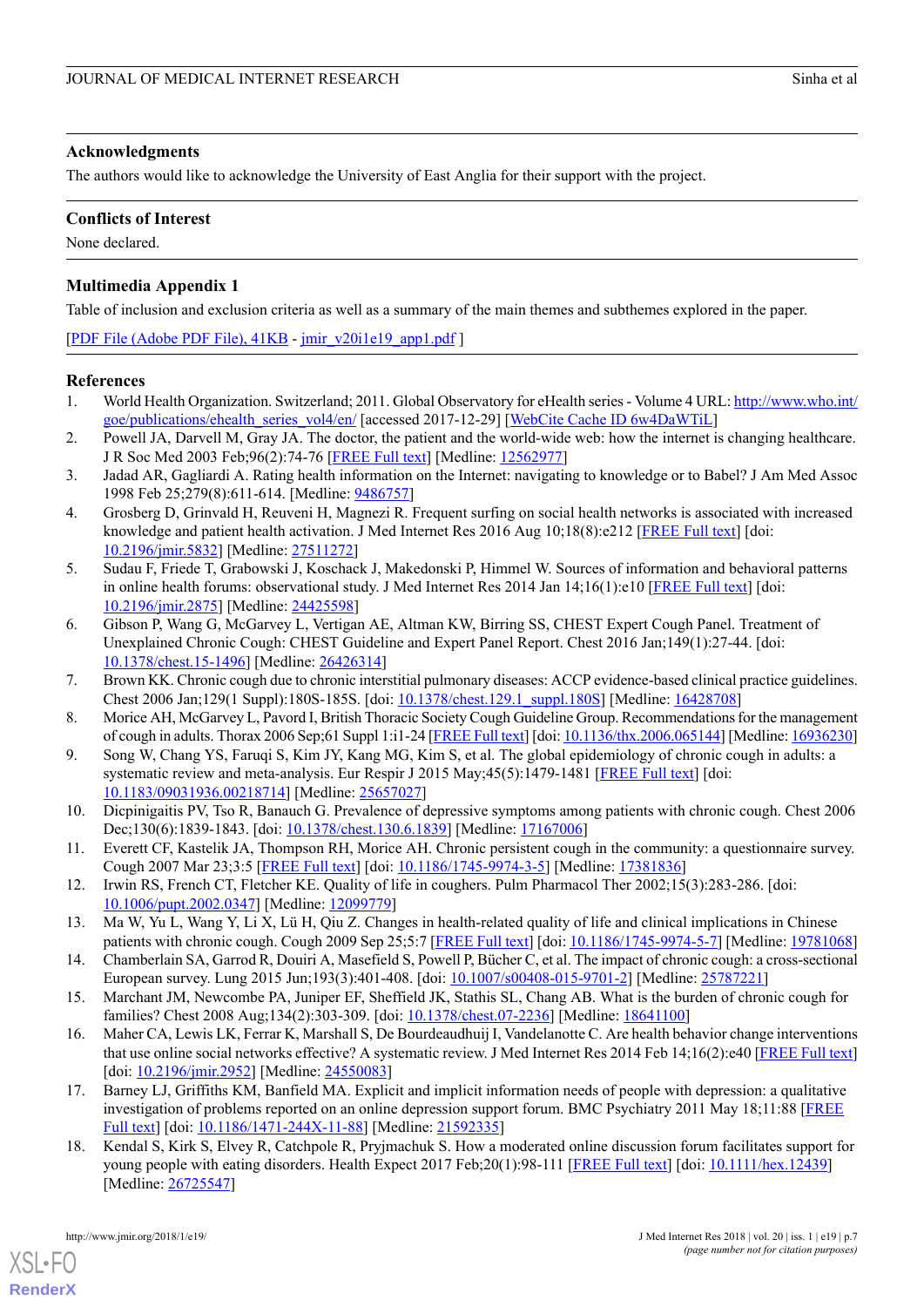- <span id="page-7-0"></span>19. Bhamrah G, Ahmad S, NiMhurchadha S. Internet discussion forums, an information and support resource for orthognathic patients. Am J Orthod Dentofacial Orthop 2015 Jan;147(1):89-96. [doi: [10.1016/j.ajodo.2014.08.020](http://dx.doi.org/10.1016/j.ajodo.2014.08.020)] [Medline: [25533076\]](http://www.ncbi.nlm.nih.gov/entrez/query.fcgi?cmd=Retrieve&db=PubMed&list_uids=25533076&dopt=Abstract)
- <span id="page-7-1"></span>20. Durant KT, McCray AT, Safran C. Identifying temporal changes and topics that promote growth within online communities: a prospective study of six online cancer forums. Int J Comput Models Algorithms Med 2011 Apr;2(2):1-22 [\[FREE Full](http://europepmc.org/abstract/MED/22022636) [text\]](http://europepmc.org/abstract/MED/22022636) [doi: [10.4018/jcmam.2011040101](http://dx.doi.org/10.4018/jcmam.2011040101)] [Medline: [22022636\]](http://www.ncbi.nlm.nih.gov/entrez/query.fcgi?cmd=Retrieve&db=PubMed&list_uids=22022636&dopt=Abstract)
- 21. Crook B, Glowacki EM, Love B, Jones BL, Macpherson CF, Johnson RH. Hanging by a thread: exploring the features of nonresponse in an online young adult cancer survivorship support community. J Cancer Surviv 2016 Feb;10(1):185-193. [doi: [10.1007/s11764-015-0465-8\]](http://dx.doi.org/10.1007/s11764-015-0465-8) [Medline: [26123806](http://www.ncbi.nlm.nih.gov/entrez/query.fcgi?cmd=Retrieve&db=PubMed&list_uids=26123806&dopt=Abstract)]
- <span id="page-7-7"></span><span id="page-7-2"></span>22. Cole J, Watkins C, Kleine D. Health advice from internet discussion forums: how bad is dangerous? J Med Internet Res 2016 Jan 6;18(1):e4 [\[FREE Full text\]](http://www.jmir.org/2016/1/e4/) [doi: [10.2196/jmir.5051\]](http://dx.doi.org/10.2196/jmir.5051) [Medline: [26740148\]](http://www.ncbi.nlm.nih.gov/entrez/query.fcgi?cmd=Retrieve&db=PubMed&list_uids=26740148&dopt=Abstract)
- <span id="page-7-3"></span>23. Nelson S, Hwang KO, Bernstam EV. Comparing clinician knowledge and online information regarding Alli (Orlistat). Int J Med Inform 2009 Nov;78(11):772-777 [[FREE Full text](http://europepmc.org/abstract/MED/19716762)] [doi: [10.1016/j.ijmedinf.2009.07.003](http://dx.doi.org/10.1016/j.ijmedinf.2009.07.003)] [Medline: [19716762\]](http://www.ncbi.nlm.nih.gov/entrez/query.fcgi?cmd=Retrieve&db=PubMed&list_uids=19716762&dopt=Abstract)
- <span id="page-7-4"></span>24. Wise K, Hamman B, Thorson K. Moderation, response rate, and message interactivity: features of online communities and their effects on intent to participate. J Comp Mediated Comm 2006 Oct;12(1):24-41. [doi: [10.1111/j.1083-6101.2006.00313.x\]](http://dx.doi.org/10.1111/j.1083-6101.2006.00313.x)
- <span id="page-7-5"></span>25. Green RA, Farchione D, Hughes DL, Chan SP. Participation in asynchronous online discussion forums does improve student learning of gross anatomy. Anat Sci Educ 2014;7(1):71-76. [doi: [10.1002/ase.1376\]](http://dx.doi.org/10.1002/ase.1376) [Medline: [23733524\]](http://www.ncbi.nlm.nih.gov/entrez/query.fcgi?cmd=Retrieve&db=PubMed&list_uids=23733524&dopt=Abstract)
- <span id="page-7-6"></span>26. Chen AT. Exploring online support spaces: using cluster analysis to examine breast cancer, diabetes and fibromyalgia support groups. Patient Educ Couns 2012 May;87(2):250-257. [doi: [10.1016/j.pec.2011.08.017\]](http://dx.doi.org/10.1016/j.pec.2011.08.017) [Medline: [21930359](http://www.ncbi.nlm.nih.gov/entrez/query.fcgi?cmd=Retrieve&db=PubMed&list_uids=21930359&dopt=Abstract)]
- <span id="page-7-8"></span>27. De Simoni A, Shanks A, Balasooriya-Smeekens C, Mant J. Stroke survivors and their families receive information and support on an individual basis from an online forum: descriptive analysis of a population of 2348 patients and qualitative study of a sample of participants. BMJ Open 2016 Apr 6;6(4):e010501 [[FREE Full text\]](http://bmjopen.bmj.com/cgi/pmidlookup?view=long&pmid=27053271) [doi: [10.1136/bmjopen-2015-010501\]](http://dx.doi.org/10.1136/bmjopen-2015-010501) [Medline: [27053271](http://www.ncbi.nlm.nih.gov/entrez/query.fcgi?cmd=Retrieve&db=PubMed&list_uids=27053271&dopt=Abstract)]
- <span id="page-7-10"></span><span id="page-7-9"></span>28. Nettleton S, Watt I, O'Malley L, Duffey P. Understanding the narratives of people who live with medically unexplained illness. Patient Educ Couns 2005 Feb;56(2):205-210. [doi: [10.1016/j.pec.2004.02.010\]](http://dx.doi.org/10.1016/j.pec.2004.02.010) [Medline: [15653250](http://www.ncbi.nlm.nih.gov/entrez/query.fcgi?cmd=Retrieve&db=PubMed&list_uids=15653250&dopt=Abstract)]
- <span id="page-7-11"></span>29. Nettleton S. 'I just want permission to be ill': towards a sociology of medically unexplained symptoms. Soc Sci Med 2006 Mar; 62(5): 1167-1178. [doi: [10.1016/j.socscimed.2005.07.030\]](http://dx.doi.org/10.1016/j.socscimed.2005.07.030) [Medline: [16135395\]](http://www.ncbi.nlm.nih.gov/entrez/query.fcgi?cmd=Retrieve&db=PubMed&list_uids=16135395&dopt=Abstract)
- <span id="page-7-19"></span>30. Braun V, Clarke V. Using thematic analysis in psychology. Qual Res Psychol 2006;3(2):77-101. [doi: [10.1191/1478088706qp063oa\]](http://dx.doi.org/10.1191/1478088706qp063oa)
- <span id="page-7-12"></span>31. Convery I, Cox D. A review of research ethics in internet-based research. Pract Res High Educ 2012;6(1):50-57 [[FREE](http://insight.cumbria.ac.uk/id/eprint/1334/) [Full text](http://insight.cumbria.ac.uk/id/eprint/1334/)]
- <span id="page-7-13"></span>32. Kaufman S, Whitehead KA. Producing, ratifying, and resisting support in an online support forum. Health (London) 2016 Feb 5:-. [doi: [10.1177/1363459315628043](http://dx.doi.org/10.1177/1363459315628043)] [Medline: [26851264](http://www.ncbi.nlm.nih.gov/entrez/query.fcgi?cmd=Retrieve&db=PubMed&list_uids=26851264&dopt=Abstract)]
- <span id="page-7-14"></span>33. Eysenbach G, Till JE. Ethical issues in qualitative research on internet communities. BMJ 2001;323:1103. [doi: [10.1136/bmj.323.7321.1103](http://dx.doi.org/10.1136/bmj.323.7321.1103)]
- <span id="page-7-15"></span>34. Bobicev V, Sokolova M, El Emam K, Jafer Y, Dewar B, Jonker E, et al. Can anonymous posters on medical forums be reidentified? J Med Internet Res 2013 Oct 3;15(10):e215 [[FREE Full text](http://www.jmir.org/2013/10/e215/)] [doi: [10.2196/jmir.2514](http://dx.doi.org/10.2196/jmir.2514)] [Medline: [24091380\]](http://www.ncbi.nlm.nih.gov/entrez/query.fcgi?cmd=Retrieve&db=PubMed&list_uids=24091380&dopt=Abstract)
- <span id="page-7-16"></span>35. Pakhale S, Armstrong M, Holly C, Edjoc R, Gaudet E, Aaron S, et al. Assessment of stigma in patients with cystic fibrosis. BMC Pulm Med 2014 May 1;14:76 [\[FREE Full text\]](https://bmcpulmmed.biomedcentral.com/articles/10.1186/1471-2466-14-76) [doi: [10.1186/1471-2466-14-76\]](http://dx.doi.org/10.1186/1471-2466-14-76) [Medline: [24884812\]](http://www.ncbi.nlm.nih.gov/entrez/query.fcgi?cmd=Retrieve&db=PubMed&list_uids=24884812&dopt=Abstract)
- <span id="page-7-17"></span>36. Kerr ME. One Family's Story: A Primer on Bowen Theory. Washington, DC: The Bowen Center for the Study of the Family; 2000.
- <span id="page-7-18"></span>37. Lindsay S, Smith S, Bellaby P, Baker R. The health impact of an online heart disease support group: a comparison of moderated versus unmoderated support. Health Educ Res 2009 Aug;24(4):646-654. [doi: [10.1093/her/cyp001](http://dx.doi.org/10.1093/her/cyp001)] [Medline: [19251770](http://www.ncbi.nlm.nih.gov/entrez/query.fcgi?cmd=Retrieve&db=PubMed&list_uids=19251770&dopt=Abstract)]
- <span id="page-7-20"></span>38. McGregor F, Somner JE, Bourne RR, Munn-Giddings C, Shah P, Cross V. Social media use by patients with glaucoma: what can we learn? Ophthalmic Physiol Opt 2014 Jan;34(1):46-52. [doi: [10.1111/opo.12093\]](http://dx.doi.org/10.1111/opo.12093) [Medline: [24325434\]](http://www.ncbi.nlm.nih.gov/entrez/query.fcgi?cmd=Retrieve&db=PubMed&list_uids=24325434&dopt=Abstract)
- <span id="page-7-21"></span>39. Tozzi AE, Mingarelli R, Agricola E, Gonfiantini M, Pandolfi E, Carloni E, et al. The internet user profile of Italian families of patients with rare diseases: a web survey. Orphanet J Rare Dis 2013 May 16;8:76 [[FREE Full text](https://ojrd.biomedcentral.com/articles/10.1186/1750-1172-8-76)] [doi: [10.1186/1750-1172-8-76](http://dx.doi.org/10.1186/1750-1172-8-76)] [Medline: [23680013\]](http://www.ncbi.nlm.nih.gov/entrez/query.fcgi?cmd=Retrieve&db=PubMed&list_uids=23680013&dopt=Abstract)
- 40. Deetjen U, Powell JA. Informational and emotional elements in online support groups: a Bayesian approach to large-scale content analysis. J Am Med Inform Assoc 2016 May;23(3):508-513. [doi: [10.1093/jamia/ocv190\]](http://dx.doi.org/10.1093/jamia/ocv190) [Medline: [26911815](http://www.ncbi.nlm.nih.gov/entrez/query.fcgi?cmd=Retrieve&db=PubMed&list_uids=26911815&dopt=Abstract)]
- 41. Moore D, Ayers S. Virtual voices: social support and stigma in postnatal mental illness Internet forums. Psychol Health Med 2017 Jun;22(5):546-551. [doi: [10.1080/13548506.2016.1189580\]](http://dx.doi.org/10.1080/13548506.2016.1189580) [Medline: [27218265](http://www.ncbi.nlm.nih.gov/entrez/query.fcgi?cmd=Retrieve&db=PubMed&list_uids=27218265&dopt=Abstract)]

# **Abbreviations**

**BTS:** British Thoracic Society **HRQOL:** health-related quality of life **OP:** original poster **QOL:** quality of life